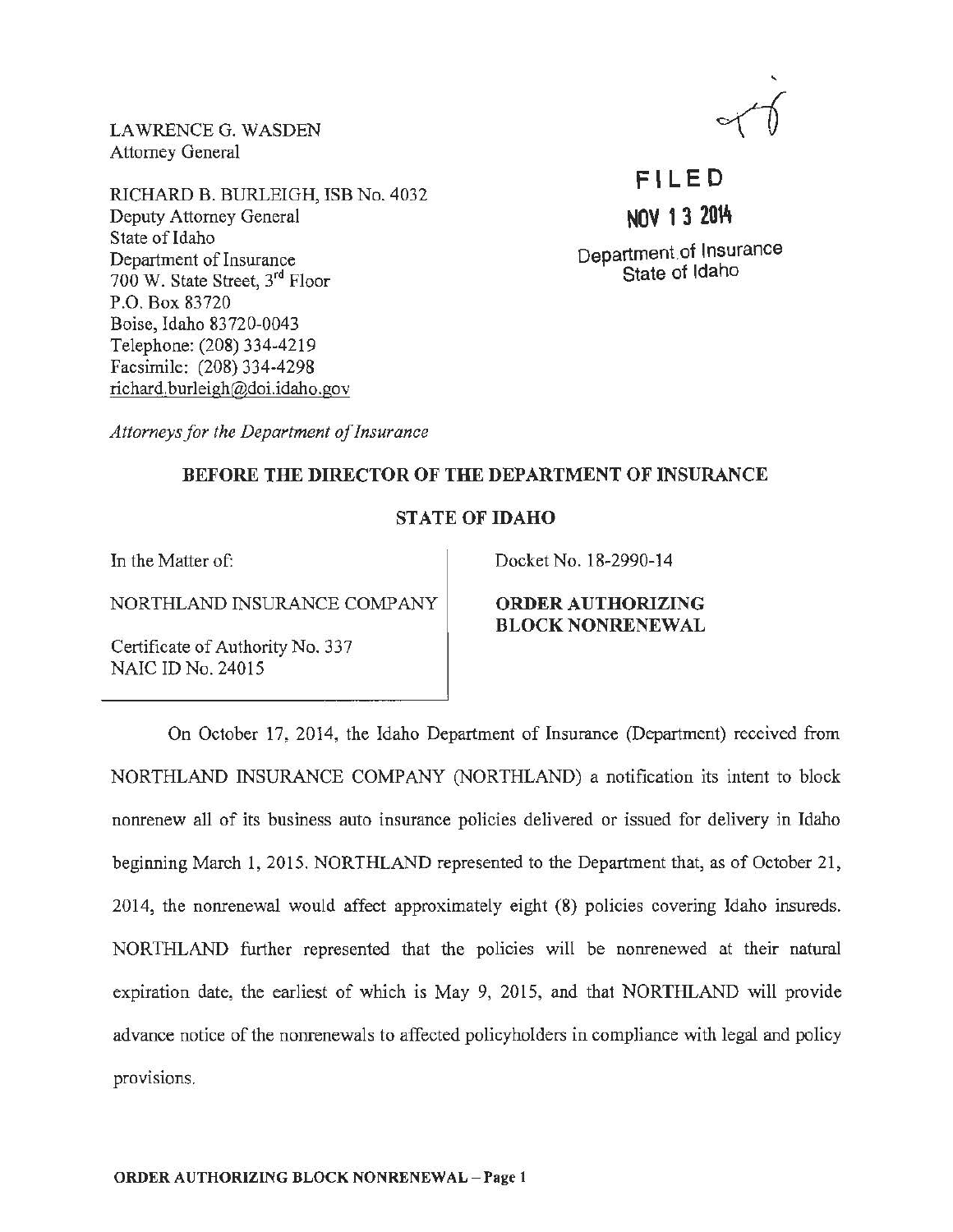The Director, having reviewed the foregoing and the requirements of Idaho Code § 41- 1841(1), and acting pursuant to the authority set forth in Idaho Code § 41-210(2),

THE DIRECTOR HEREBY FINDS that the proposed effective date of the contemplated block nonrenewal complies with the one hundred twenty ( 120) day notice requirement to the Director, as set forth in Idaho Code § 41-1841(1).

NOW THEREFORE, IT IS HEREBY ORDERED that NORTIILAND is authorized, pursuant to Idaho Code *§* 41-1841, to effectuate a block nonrenewal of its business auto insurance policies delivered or issued for delivery in Idaho beginning no sooner than March 1. 2015, which, based on NORTHLAND's representation, will affect approximately eight (8) policies covering Idaho insureds. NOR TIILAND shall provide advance notice to policyholders affected by the nonrenewals authorized by this order in accordance with the notice provisions included in the company's applicable insurance policies.

THIS ORDER is a final order of the Director and is EFFECTIVE IMMEDIATELY. DATED this  $\sqrt{\frac{14}{\text{day}}}$  of November, 2014.

> STATE OF IDAHO DEPARTMENT OF INSURANCE

William Peal

**Director**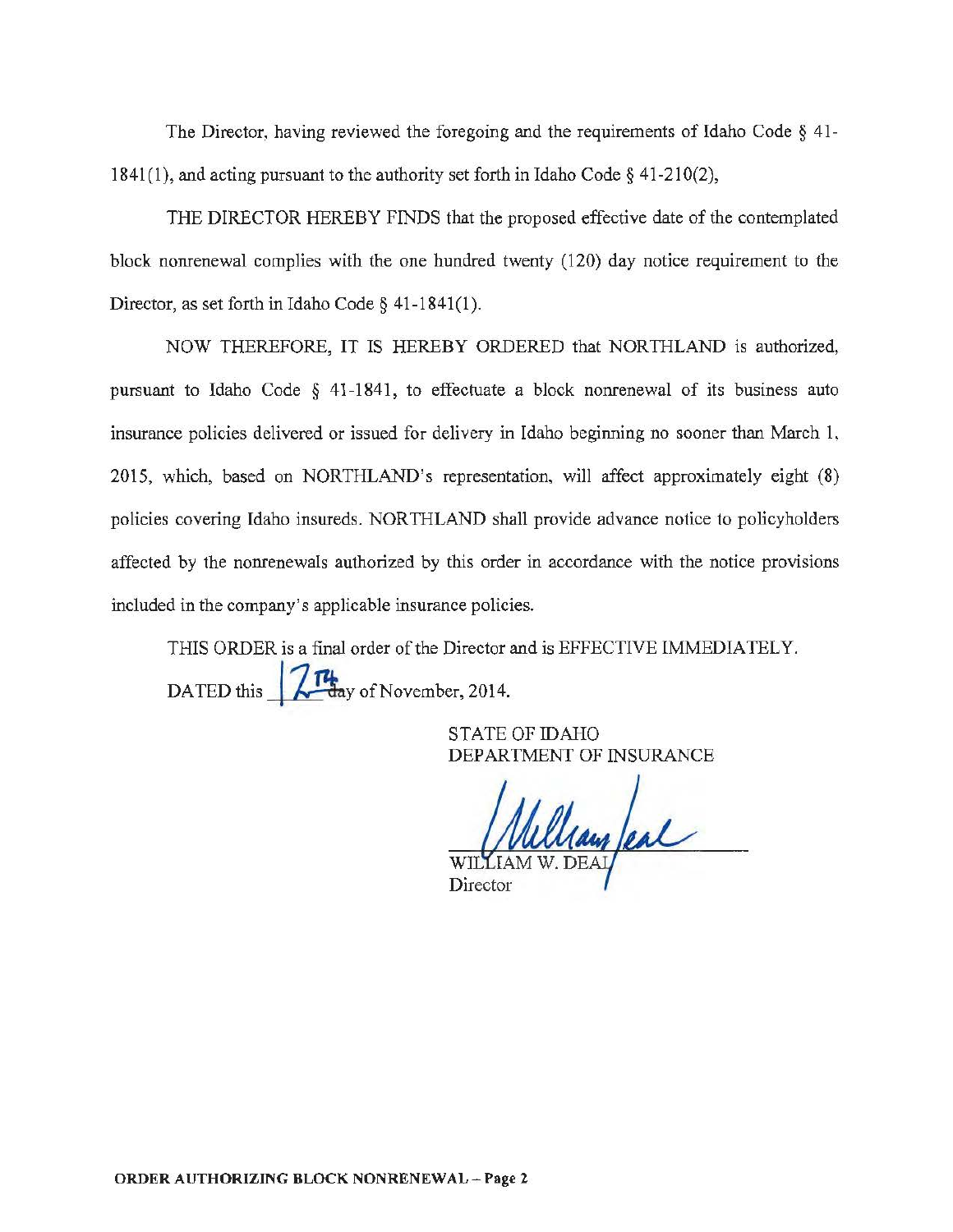## NOTIFICATION OF RIGHTS

This is a final order of the Director. Any party may file a motion for reconsideration of this final order within fourteen (14) days of the service date of this order. The agency will dispose of the petition for reconsideration within twenty-one (21) days of its receipt, or the petition will be considered denied by operation of law. *See* Idaho Code § 67 -5246( 4 ).

Pursuant to Idaho Code *§§* 67-5270 and 67-5272, any party aggrieved by this final order or orders previously issued in this case may appeal this final order and all previously issued orders in this case to district court by filing a petition in the district court of the county in which:

- 1. A hearing was held,
- ii. The final agency action was taken,
- iii. The party seeking review of the order resides, or operates its principal place of business in Idaho, or
- iv. The real property or personal property that was the subject of the agency action is located.

An appeal must be filed within twenty-eight (28) days of (a) the service date of this final order, (b) an order denying petition for reconsideration, or (c) the failure within twenty-one (21) days to grant or deny a petition for reconsideration, whichever is later. *See* Idaho Code § 67- 5273. The filing of an appeal to district court does not itself stay the effectiveness or enforcement of the order under appeal.